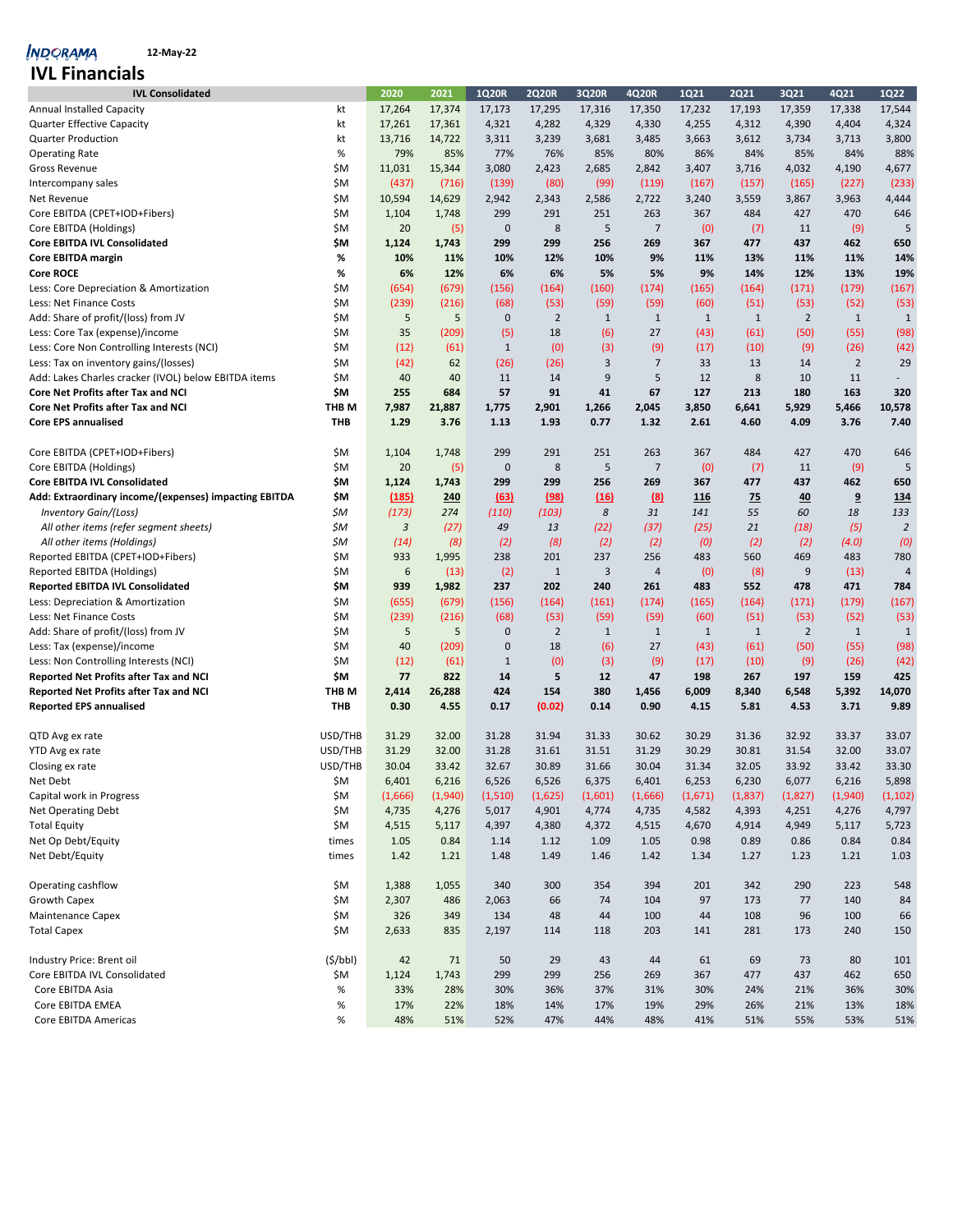| <b>IVL Financials - CPET</b>                            |                    |      |                |                |                |             |              |              |                |             |        |        |                |
|---------------------------------------------------------|--------------------|------|----------------|----------------|----------------|-------------|--------------|--------------|----------------|-------------|--------|--------|----------------|
| <b>Combined PET</b>                                     |                    |      | 2020           | 2021           | <b>1Q20</b>    | <b>2Q20</b> | 3Q20         | 4Q20         | 1Q21           | <b>2Q21</b> | 3Q21   | 4Q21   | <b>1Q22</b>    |
| <b>Integrated PET</b>                                   |                    |      |                |                |                |             |              |              |                |             |        |        |                |
| <b>Annual Installed Capacity</b>                        |                    |      | 11,261         | 11,333         | 10,949         | 11,292      | 11,313       | 11,346       | 11,191         | 11,078      | 11,355 | 11,333 | 11,418         |
|                                                         | PET                | kt   | 5,666          | 5,633          | 5,666          | 5,666       | 5,666        | 5,666        | 5,621          | 5,621       | 5,621  | 5,633  | 5,531          |
|                                                         | PTA                | kt   | 5,298          | 5,271          | 5,061          | 5,362       | 5,384        | 5,384        | 5,271          | 5,154       | 5,387  | 5,271  | 5,391          |
|                                                         | Net PET recycling* | kt   | 297            | 429            | 223            | 263         | 263          | 297          | 299            | 303         | 346    | 429    | 497            |
| Revenue                                                 |                    | ŚΜ   | 5,918          | 8,177          | 1,700          | 1,347       | 1,445        | 1,425        | 1,792          | 2,001       | 2,174  | 2,210  | 2,654          |
| Core EBITDA                                             |                    | \$M  | 642            | 900            | 155            | 187         | 173          | 126          | 205            | 253         | 212    | 230    | 391            |
| Core EBITDA                                             |                    | %    | 11%            | 11%            | 9%             | 14%         | 12%          | 9%           | 11%            | 13%         | 10%    | 10%    | 15%            |
| <b>Specialty Chemicals</b>                              |                    |      |                |                |                |             |              |              |                |             |        |        |                |
| <b>Annual Installed Capacity</b>                        |                    | kt   | 882            | 890            | 1,103          | 882         | 882          | 882          | 890            | 964         | 853    | 853    | 857            |
| Revenue                                                 |                    | \$M  | 892            | 1,137          | 249            | 208         | 205          | 230          | 249            | 311         | 288    | 290    | 338            |
| Core EBITDA                                             |                    | \$M  | 71             | 123            | 19             | 14          | 9            | 30           | 33             | 46          | 25     | 19     | 20             |
| Core EBITDA                                             |                    | $\%$ | 8%             | 11%            | 8%             | 7%          | 4%           | 13%          | 13%            | 15%         | 9%     | 7%     | 6%             |
| Packaging                                               |                    |      |                |                |                |             |              |              |                |             |        |        |                |
| <b>Annual Installed Capacity</b>                        |                    | kt   | 279            | 287            | 279            | 279         | 279          | 279          | 287            | 287         | 287    | 287    | 301            |
| Revenue                                                 |                    | \$M  | 302            | 353            | 77             | 74          | 72           | 79           | 81             | 95          | 92     | 85     | 100            |
| Core EBITDA                                             |                    | \$M  | 80             | 80             | 18             | 24          | 18           | 21           | 22             | 21          | 21     | 17     | 24             |
| Core EBITDA                                             |                    | %    | 27%            | 23%            | 23%            | 33%         | 25%          | 26%          | 27%            | 22%         | 23%    | 20%    | 24%            |
| <b>CPET Consolidated</b>                                |                    |      |                |                |                |             |              |              |                |             |        |        |                |
| <b>Annual Installed Capacity</b>                        |                    | kt   | 12,422         | 12,510         | 12,331         | 12,453      | 12,475       | 12,508       | 12,367         | 12,328      | 12,494 | 12,473 | 12,576         |
| <b>Quarter Effective Capacity</b>                       |                    | kt   | 12,432         | 12,496         | 3,129          | 3,078       | 3,112        | 3,113        | 3,056          | 3,098       | 3,164  | 3,178  | 3,099          |
| <b>Quarter Production</b>                               |                    | kt   | 10,172         | 10,733         | 2,484          | 2,406       | 2,814        | 2,468        | 2,726          | 2,678       | 2,687  | 2,643  | 2,749          |
| <b>Operating Rate</b>                                   |                    | %    | 82%            | 86%            | 79%            | 78%         | 90%          | 79%          | 89%            | 86%         | 85%    | 83%    | 89%            |
| Revenue                                                 |                    | \$M  | 6,783          | 9,171          | 1,939          | 1,554       | 1,639        | 1,652        | 2,019          | 2,267       | 2,418  | 2,466  | 2,936          |
| <b>Core EBITDA</b>                                      |                    | \$M  | 794            | 1,103          | 192            | 225         | 199          | 177          | 260            | 319         | 258    | 266    | 435            |
| <b>Core EBITDA</b>                                      |                    | %    | 12%            | 12%            | 10%            | 15%         | 12%          | 11%          | 13%            | 14%         | 11%    | 11%    | 15%            |
| <b>Core ROCE</b>                                        |                    | %    | 13%            | 19%            | 13%            | 17%         | 14%          | 11%          | 19%            | 24%         | 18%    | 18%    | 33%            |
| <b>Extraordinary income/(expenses) impacting EBITDA</b> |                    | \$M  | (151)          | 250            | (89)           | (84)        | 3            | 20           | 119            | 84          | 43     | 5      | 120            |
| Inventory Gain/(Loss)                                   |                    | \$M  | (150)          | 230            | (80)           | (93)        | $\sqrt{4}$   | 19           | 118            | 51          | 47     | 14     | 118            |
| Acqusition and Pre-operative Cost                       |                    | \$M  | (3)            | (2)            | (1)            | (0)         | (0)          | (1)          | (0)            | (0)         | (0)    | (1)    | (1)            |
| Brazil tax                                              |                    | \$M  |                | 29             |                |             |              |              |                | 30          | (1)    |        |                |
| Gain on bargain                                         |                    | \$M  |                |                |                |             |              |              |                |             |        |        |                |
| Gain/(Loss) on disposal PPE                             |                    | \$M  | $\mathbf{1}$   | (1)            |                |             |              | $\mathbf{1}$ | (0)            |             | (0)    | (0)    | $1\,$          |
| Impairment loss of PPE                                  |                    | \$M  | (1)            |                |                |             |              | (1)          |                |             |        |        |                |
| Impairment loss others                                  |                    | \$M  | (0)            |                |                |             | (0)          | (0)          |                |             |        |        |                |
| Insurance income related to fixed assets                |                    | \$M  | $\overline{4}$ | $\overline{2}$ | $\overline{4}$ |             | $\mathbf{1}$ | (0)          | $\overline{2}$ |             | (0)    | (0)    |                |
| Loss on disposal of subsidiary                          |                    | \$M  |                |                |                |             |              |              |                |             |        |        | (0)            |
| Loss on write-off PPE                                   |                    | \$M  |                | (3)            |                |             |              |              | (0)            |             | (3)    |        |                |
| <b>MTM Adjustment</b>                                   |                    | \$M  |                | (0)            | (9)            | 10          | (1)          | $\mathbf{1}$ |                | 3           |        | (4)    | $\overline{2}$ |
| Other items                                             |                    | ŚΜ   | (3)            | (5)            | (4)            |             |              |              | (0)            | (0)         |        | (5)    | (0)            |
| <b>Reported EBITDA</b>                                  |                    | \$Μ  | 643            | 1,353          | 103            | 141         | 202          | 196          | 379            | 403         | 300    | 271    | 555            |

**12-May-22**

*INDORAMA* 

*\*Note: 2017-3Q21, PET recycling capacity is based on PET post consumer recycling/PET recycling input. 4Q21 onwards, PET recycling capacity is based on net capacity.*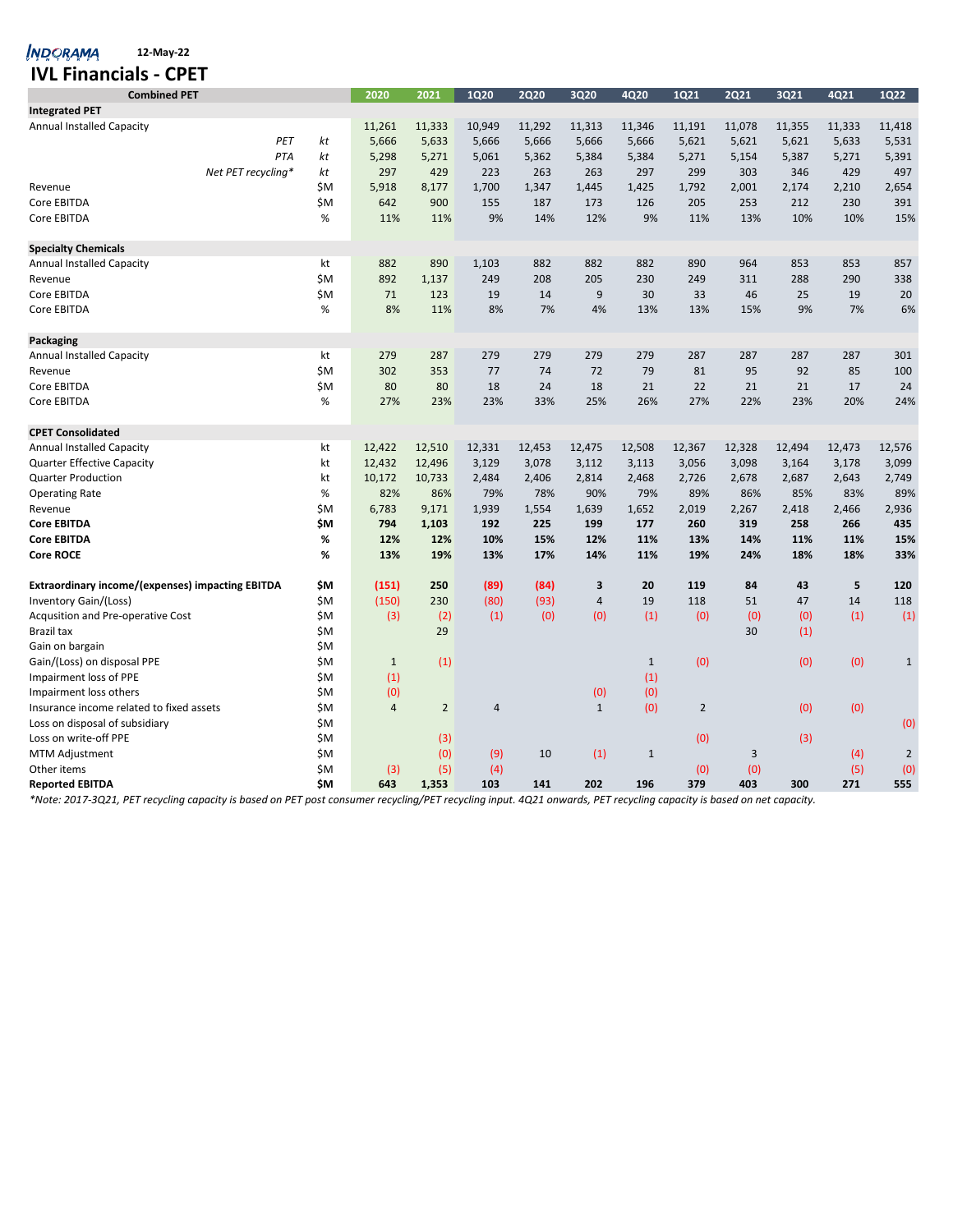| <b>IVL Financials - IOD</b>                             |                   |        |                |                |              |                |                |                |              |                |       |             |
|---------------------------------------------------------|-------------------|--------|----------------|----------------|--------------|----------------|----------------|----------------|--------------|----------------|-------|-------------|
| <b>IOD</b>                                              |                   | 2020   | 2021           | <b>1Q20R</b>   | <b>2Q20R</b> | 3Q20R          | 4Q20R          | 1Q21           | <b>2Q21</b>  | 3Q21           | 4Q21  | <b>1Q22</b> |
| <b>Integrated Downstream</b>                            |                   |        |                |                |              |                |                |                |              |                |       |             |
| <b>Annual Installed Capacity</b>                        | kt                | 1,157  | 1,161          | 1,157          | 1,157        | 1,157          | 1,157          | 1,161          | 1,161        | 1,161          | 1,161 | 1,230       |
| Revenue                                                 | \$M               | 1,145  | 1,655          | 288            | 282          | 265            | 309            | 329            | 390          | 456            | 480   | 393         |
| Core EBITDA                                             | \$M               | 200    | 378            | 42             | 48           | 52             | 58             | 58             | 93           | 120            | 107   | 88          |
| Core EBITDA                                             | $\%$              | 17%    | 23%            | 15%            | 17%          | 20%            | 19%            | 18%            | 24%          | 26%            | 22%   | 22%         |
| <b>Integrated Intermediates</b>                         |                   |        |                |                |              |                |                |                |              |                |       |             |
| <b>Annual Installed Capacity</b>                        |                   | 1,503  | 1,503          | 1,503          | 1,503        | 1,503          | 1,503          | 1,503          | 1,503        | 1,503          | 1,503 | 1,490       |
|                                                         | <b>MEG</b><br>kt  | 772    | 772            | 772            | 772          | 772            | 772            | 772            | 772          | 772            | 772   | 747         |
|                                                         | <b>MTBE</b><br>kt | 731    | 731            | 731            | 731          | 731            | 731            | 731            | 731          | 731            | 731   | 743         |
| Revenue                                                 | \$M               | 407    | 859            | 84             | 84           | 110            | 128            | 178            | 198          | 247            | 236   | 301         |
| Core EBITDA                                             | \$M               | $-85$  | $-1$           | $\overline{4}$ | (19)         | (39)           | (31)           | (23)           | 6            | (0)            | 16    | 38          |
| Core EBITDA                                             | %                 | $-21%$ | 0%             | 5%             | $-23%$       | $-35%$         | $-24%$         | $-13%$         | 3%           | 0%             | 7%    | 13%         |
| <b>IOD Consolidated</b>                                 |                   |        |                |                |              |                |                |                |              |                |       |             |
| Annual Installed Capacity (Int.+Downstream only)        | kt                | 2,660  | 2,665          | 2,660          | 2,660        | 2,660          | 2,660          | 2,665          | 2,665        | 2,665          | 2,665 | 2,720       |
| Quarter Effective Capacity (Int.+Downstream only)       | kt                | 2.648  | 2,665          | 650            | 661          | 669            | 669            | 656            | 666          | 672            | 672   | 671         |
| <b>Quarter Production</b>                               | kt                | 1,978  | 2,243          | 395            | 549          | 464            | 570            | 469            | 516          | 635            | 622   | 587         |
| <b>Operating Rate</b>                                   | %                 | 75%    | 84%            | 61%            | 83%          | 69%            | 85%            | 72%            | 78%          | 95%            | 93%   | 88%         |
| Revenue                                                 | \$Μ               | 1552   | 2514           | 373            | 366          | 375            | 437            | 507            | 588          | 703            | 716   | 695         |
| <b>Core EBITDA</b>                                      | \$M               | 115    | 377            | 46             | 29           | 13             | 27             | 35             | 99           | 120            | 123   | 126         |
| <b>Core EBITDA</b>                                      | %                 | 7%     | 15%            | 12%            | 8%           | 3%             | 6%             | 7%             | 17%          | 17%            | 17%   | 18%         |
| <b>Core ROCE</b>                                        | %                 | -3%    | 7%             | 1%             | $-4%$        | $-5%$          | $-4%$          | $-2%$          | 9%           | 11%            | 11%   | 8%          |
| <b>Extraordinary income/(expenses) impacting EBITDA</b> | \$M               | 15     | (31)           | 45             | 9            | (20)           | (20)           | (16)           | (18)         | (5)            | 8     | (3)         |
| Inventory Gain/(Loss)                                   | \$M               | (1)    | 20             | (14)           | 6            | $\overline{2}$ | 5              | 10             | 3            | $\overline{7}$ | (0)   | (3)         |
| Upstream - IVOL as capital work in progress             | \$M               | (10)   | (32)           | 5              | 5            | (5)            | (14)           | $\overline{2}$ | (18)         | (11)           | (5)   |             |
| Acqusition and Pre-operative Cost                       | \$M               | (17)   |                | (1)            |              | (7)            | (8)            |                |              |                |       |             |
| Gain on bargain                                         | \$M               | 58     |                | 58             | (1)          | (0)            |                |                |              |                |       |             |
| Gain/(Loss) on disposal PPE                             | \$M               |        | (0)            |                |              |                |                | (0)            | (0)          |                |       |             |
| Hurricane - Additional repair expense                   | \$M               | (2)    | (4)            |                |              |                | (2)            | (3)            | (1)          | (0)            |       | (0)         |
| Impairment loss of PPE                                  | \$M               | (15)   | (7)            |                |              | (9)            | (7)            | (5)            | (1)          | (0)            | (0)   | (0)         |
| Insurance income related to fixed assets                | \$M               | 11     | $\overline{7}$ |                |              |                | 11             | 5              | $\mathbf{1}$ |                |       |             |
| Lightning strike - Additional repair expense            | \$M               | (6)    | (2)            |                |              |                | (6)            | (2)            | (0)          |                | (0)   | (0)         |
| Loss on write-off PPE                                   | \$M               |        |                |                |              |                |                |                |              |                |       |             |
| <b>MTM Adjustment</b>                                   | \$M               | (1)    |                |                | (1)          |                |                |                |              |                |       |             |
| Polar Vortex                                            | \$M               |        | (13)           |                |              |                |                | (23)           | (2)          | (0)            | 13    |             |
| <b>POMTBE Turnaround</b>                                | \$M               | (3)    |                | (3)            |              |                |                |                |              |                |       |             |
| Other items                                             | \$M               |        |                |                |              |                |                | (0)            |              |                |       |             |
| <b>Reported EBITDA</b>                                  | \$Μ               | 130    | 346            | 91             | 38           | (7)            | $\overline{7}$ | 19             | 81           | 115            | 130   | 123         |

*\*Note: IVOL capacity is not included and P&L values are moved below EBITDA as extraordinary items including historical periods till end of 2021*

**12-May-22**

**INDORAMA**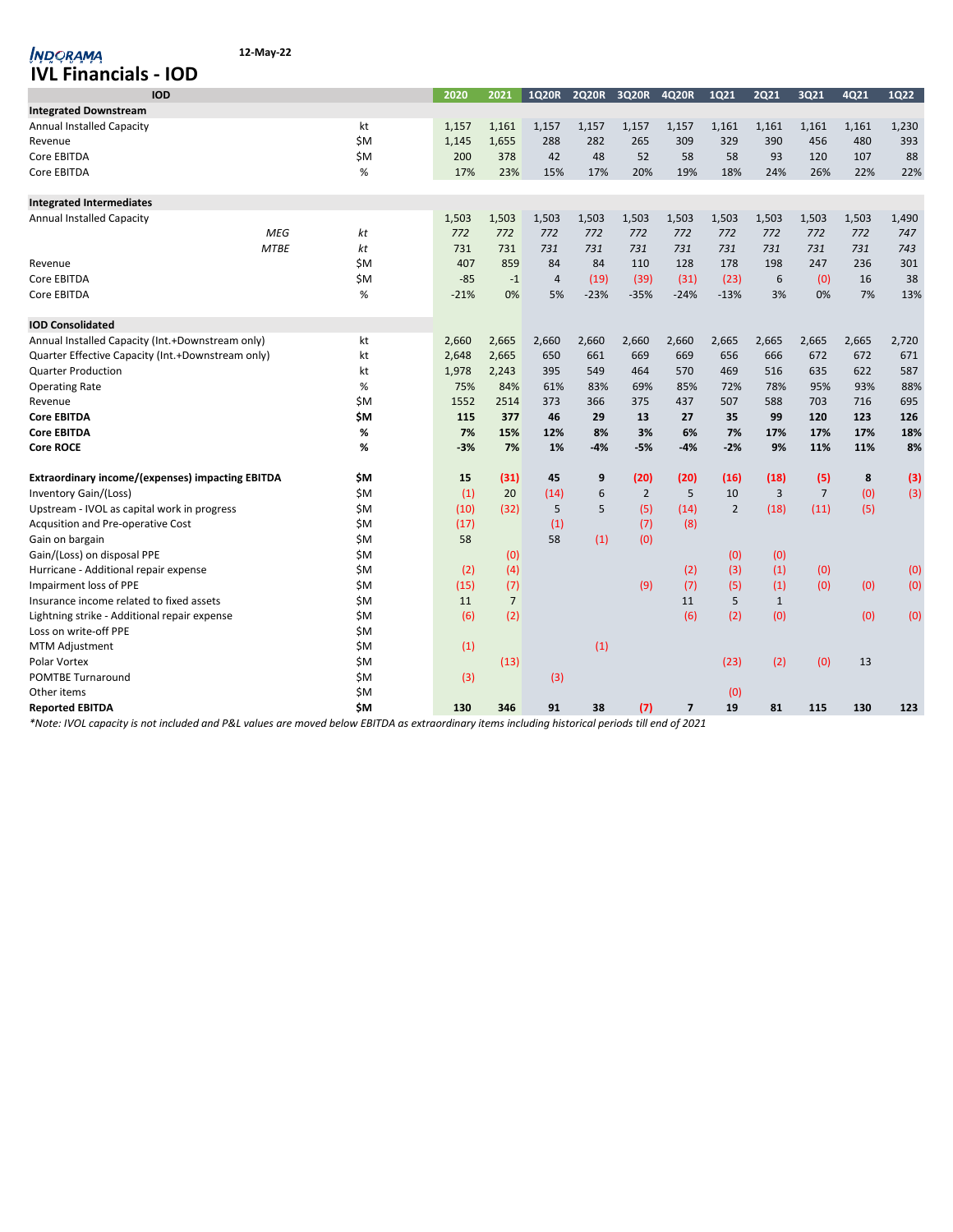*NDORAMA* 12-May-22

# **IVL Financials - Fibers**

| <b>Fibers</b>                                           |     | 2020  | 2021  | <b>1Q20</b> | <b>2Q20</b> | 3Q20         | 4Q20  | 1Q21  | <b>2Q21</b>  | 3Q21  | 4Q21           | <b>1Q22</b> |
|---------------------------------------------------------|-----|-------|-------|-------------|-------------|--------------|-------|-------|--------------|-------|----------------|-------------|
| <b>Hygiene Fibers</b>                                   |     |       |       |             |             |              |       |       |              |       |                |             |
| <b>Annual Installed Capacity</b>                        | kt  | 433   | 441   | 433         | 433         | 433          | 433   | 441   | 441          | 441   | 441            | 449         |
| Revenue                                                 | ŚΜ  | 846   | 1,038 | 206         | 215         | 207          | 217   | 238   | 249          | 268   | 283            | 260         |
| Core EBITDA                                             | \$M | 121   | 82    | 29          | 47          | 26           | 19    | 19    | 18           | 18    | 27             | 30          |
| Core EBITDA                                             | %   | 14%   | 8%    | 14%         | 22%         | 12%          | 9%    | 8%    | 7%           | 7%    | 9%             | 11%         |
| <b>Mobility Fibers</b>                                  |     |       |       |             |             |              |       |       |              |       |                |             |
| Annual Installed Capacity                               | kt  | 333   | 331   | 333         | 333         | 333          | 333   | 331   | 331          | 331   | 331            | 320         |
| Revenue                                                 | ŚM  | 702   | 947   | 205         | 108         | 177          | 211   | 237   | 238          | 235   | 237            | 275         |
| Core EBITDA                                             | ŚM  | 18    | 56    | 12          | (9)         | $\mathbf{1}$ | 15    | 15    | 16           | 8     | 17             | 17          |
| Core EBITDA                                             | %   | 3%    | 6%    | 6%          | $-8%$       | 0%           | 7%    | 7%    | 7%           | 3%    | 7%             | 6%          |
| <b>Lifestyle Fibers</b>                                 |     |       |       |             |             |              |       |       |              |       |                |             |
| <b>Annual Installed Capacity</b>                        | kt  | 1,415 | 1,427 | 1,415       | 1,415       | 1,415        | 1,415 | 1,427 | 1,427        | 1,427 | 1,427          | 1,479       |
| Revenue                                                 | \$M | 1,148 | 1,675 | 357         | 180         | 287          | 324   | 406   | 373          | 408   | 488            | 510         |
| Core EBITDA                                             | \$M | 56    | 130   | 20          | (1)         | 13           | 25    | 37    | 32           | 23    | 38             | 38          |
| Core EBITDA                                             | %   | 5%    | 8%    | 6%          | $-1%$       | 4%           | 8%    | 9%    | 8%           | 6%    | 8%             | 8%          |
| <b>Fibers Consolidated</b>                              |     |       |       |             |             |              |       |       |              |       |                |             |
| Annual Installed Capacity                               | kt  | 2,182 | 2,200 | 2,182       | 2,182       | 2,182        | 2,182 | 2,200 | 2,200        | 2,200 | 2,200          | 2,248       |
| <b>Quarter Effective Capacity</b>                       | kt  | 2,182 | 2,200 | 542         | 542         | 548          | 548   | 542   | 548          | 554   | 554            | 554         |
| <b>Quarter Production</b>                               | kt  | 1,566 | 1,746 | 432         | 284         | 403          | 446   | 467   | 418          | 412   | 448            | 464         |
| <b>Operating Rate</b>                                   | %   | 72%   | 79%   | 80%         | 52%         | 74%          | 81%   | 86%   | 76%          | 74%   | 81%            | 84%         |
| Revenue                                                 | ŚΜ  | 2,696 | 3,660 | 769         | 503         | 671          | 753   | 881   | 861          | 910   | 1,008          | 1,046       |
| <b>Core EBITDA</b>                                      | \$M | 195   | 268   | 61          | 37          | 39           | 59    | 72    | 65           | 49    | 82             | 85          |
| <b>Core EBITDA</b>                                      | %   | 7%    | 7%    | 8%          | 7%          | 6%           | 8%    | 8%    | 8%           | 5%    | 8%             | 8%          |
| <b>Core ROCE</b>                                        | %   | 1%    | 5%    | 3%          | 0%          | 0%           | 3%    | 5%    | 4%           | 2%    | 7%             | 8%          |
| <b>Extraordinary income/(expenses) impacting EBITDA</b> | \$M | (35)  | 29    | (16)        | (15)        | 3            | (6)   | 13    | 11           | 4     | $\mathbf{1}$   | 18          |
| Inventory Gain/(Loss)                                   | \$M | (22)  | 24    | (16)        | (15)        | 3            | 6     | 13    | $\mathbf{1}$ | 6     | $\overline{4}$ | 18          |
| Acqusition and Pre-operative Cost                       | \$M |       |       |             |             |              |       |       |              |       |                |             |
| <b>Brazil tax</b>                                       | \$Μ |       | 9     |             |             |              |       |       | 10           | (1)   | $\mathbf 0$    |             |
| Gain on bargain                                         | ŚΜ. |       |       |             |             |              |       |       |              |       |                |             |
| Gain/(Loss) on disposal PPE                             | \$M |       | (1)   |             |             |              |       |       | (0)          | (0)   | (0)            | $\pmb{0}$   |
| Impairment loss of PPE                                  | \$M | (4)   | (2)   |             |             |              | (4)   |       |              |       | (2)            |             |
| Impairment loss others                                  | \$Μ |       |       |             |             | (0)          |       |       |              |       |                |             |
| Insurance income related to fixed assets                | \$M |       | (0)   |             |             |              |       |       |              | (0)   | (0)            |             |
| Loss on disposal of subsidiary                          | \$M |       | (0)   |             |             |              |       |       |              |       | (0)            |             |
| Loss on write-off PPE                                   | ŚΜ  | (4)   | (0)   |             |             |              | (4)   | (0)   | (0)          |       | (0)            |             |
| Severance payment for Organization restructure          | \$M | (1)   |       |             |             |              | (1)   |       |              |       |                |             |
| Other items                                             | \$M | (3)   | (2)   |             |             |              | (3)   | (0)   | (0)          | (1)   | (0)            | (0)         |
| <b>Reported EBITDA</b>                                  | \$M | 161   | 297   | 45          | 22          | 42           | 53    | 85    | 76           | 53    | 82             | 102         |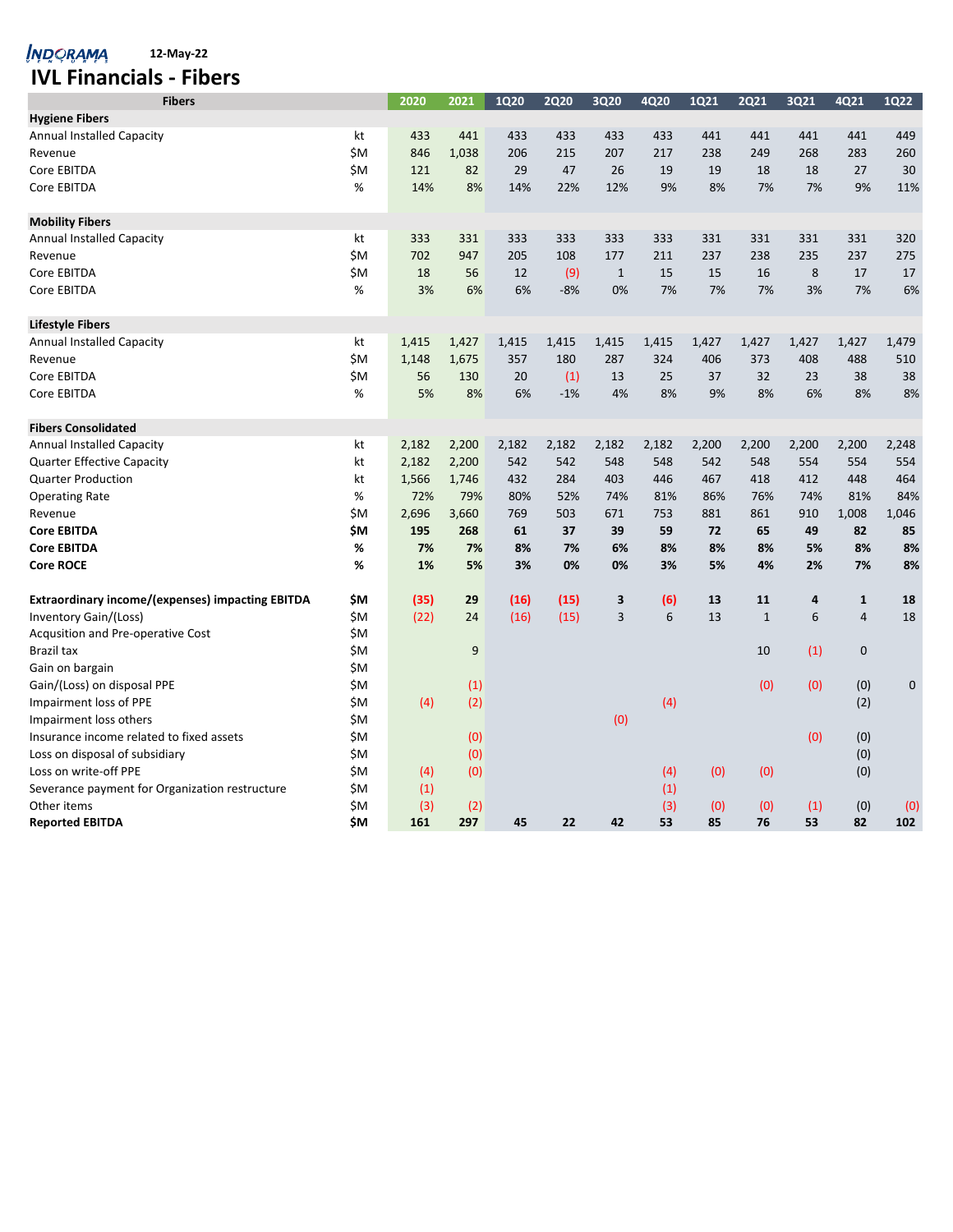| <b>INSIDIY OF IVE IVIGA</b> |                                      |                        |                               |                                      |              |                                  |                              |
|-----------------------------|--------------------------------------|------------------------|-------------------------------|--------------------------------------|--------------|----------------------------------|------------------------------|
|                             |                                      | <b>Acquisition</b>     |                               |                                      |              | <b>EV or Amount</b>              | <b>Installed Capacity at</b> |
| Year                        | <b>Name</b>                          | <b>Completion</b>      | Country                       | <b>Products</b>                      |              | IVL holding % paid/payable (M\$) | <b>Acquired date (KT)</b>    |
| 2022                        | Packaging Vietnam                    | 21-Apr-22              | Vietnam                       | Packaging                            | 98%          | 115                              | 51                           |
|                             |                                      |                        | Brazil, Uruguay, Mexico and   | Integrated Oxides and                |              |                                  |                              |
| 2022<br>2022                | Oxiteno<br>UCY Polymers CZ s.r.o     | 1-Apr-22               | <b>USA</b>                    | Derivatives                          | 100%<br>85%  | 1,258                            | 1,590 (Crude EO: 440)        |
| 2022 Total                  |                                      | 18-Feb-22              | Czech Republic                | rPET                                 |              | 3<br>1,376                       | 16<br>1,657                  |
| 2021                        | Step up investment in MEDCO          | $1-Nov-21$             |                               | Packaging                            | 100%         | 18                               |                              |
| 2021                        | <b>CarbonLite Holdings LLC</b>       | 11-Jun-21              | Egypt<br><b>USA</b>           | rPET                                 | 100%         | 74                               | 44                           |
| 2021                        | EcoMex, Conso                        | 19-Apr-21              | Mexico                        | PET Recycled Flake                   | 100%         | 20                               | 49                           |
| 2021 Total                  |                                      |                        |                               |                                      |              | 112                              | 93                           |
| 2020                        | <b>IMP Polowat</b>                   | 29-Oct-20              | Poland                        | rPET                                 | 100%         | 13                               | 23                           |
| 2020                        | Toyobo Indorama Advanced Fibers, JV  | 23-Oct-20              | Thailand                      | Polyester HVA                        | 50%          | $\overline{a}$                   | $11\,$                       |
| 2020                        | AG Resinas Ltda.                     | 8-Jun-20               | Brazil                        | rPET                                 | 100%         | 10                               | 9                            |
| 2020                        | PETValue Philippines Corporation     |                        |                               | rPET                                 | 70%          |                                  | 30                           |
|                             |                                      | Ongoing                | Philippines                   |                                      |              |                                  |                              |
| 2020                        | Huntsman                             | 3-Jan-20               | USA, Australia and India      | Integrated Oxides and<br>Derivatives | 100%         | 1,987                            | 2,170                        |
|                             |                                      |                        |                               |                                      |              |                                  |                              |
| 2020 Total                  |                                      |                        |                               |                                      |              | 2,011                            | 2,243                        |
| 2019                        | Green Fiber International Inc.       | 3-Dec-19               | <b>USA</b>                    | rPET                                 | 100%         | 24                               | 40                           |
|                             |                                      |                        | Italy, Brazil, China and      |                                      |              |                                  |                              |
| 2019<br>2019                | Sinterama S.p.A.                     | 19-Nov-19              | <b>Bulgaria</b>               | <b>HVA Automotive Fibers</b>         | 100%         | 66                               | 30                           |
|                             | Bevpak (Nigeria) Limited             | 2-Oct-19               | Nigeria                       | Packaging                            | 100%         | 3                                | 18                           |
| 2019                        | Indo Rama Synthetics (India) Limited | 3-Apr-19               | India                         | Polyester Necessity                  | 39%          | 124                              | 613                          |
| 2019                        | Invista Germany                      | 4-Mar-19               | Germany                       | PET                                  | 100%         | 30                               | 137                          |
| 2019                        | UTT                                  | 28-Feb-19              | Germany and Mexico            | <b>HVA Automotive Fibers</b>         | 80%          | 109                              | 18                           |
| 2019                        | M&G Fibras Brasil Ltda.              | 22-Feb-19              | Brazil                        | Fibers & Yarns                       | 100%         | 29                               | 70                           |
| 2019                        | Custom Polymers PET, LLC             | 15-Jan-19              | <b>USA</b>                    | PET                                  | 100%         | 30                               | 33                           |
| 2019                        | Dhunseri, Conso                      | $2$ -Jan-19            | India                         | PET                                  | 50%          | ÷,                               | 240                          |
| 2019                        | Micro Pet, Conso                     | $2$ -Jan-19            | India                         | PET                                  | 50%          | ×,                               | 110                          |
| 2019 Total                  |                                      |                        |                               |                                      |              | 414                              | 1,308                        |
| 2018                        | Corpus Christi                       | 28-Dec-18              | <b>USA</b>                    | PTA, PET                             | 33%          | 388                              | 800                          |
|                             |                                      |                        | Austria, Czech Republic and   |                                      |              |                                  |                              |
| 2018                        | Schoeller                            | 23-Nov-18              | Germany                       | Worsted wool yarns                   | 100%         | 43                               | $\overline{4}$               |
| 2018                        | Medco                                | 13-Nov-18              | Egypt                         | Packaging                            | 74%          | 93                               | 70                           |
| 2018                        | Kordarna                             | 30-Oct-18              | Czech R. & Slovakia           | <b>HVA Automotive Fibers</b>         | 100%         | 81                               | 50                           |
| 2018                        | Step up investment in Polyprima      | 18-Jul-18              | Indonesia                     | PTA                                  | 74%          | 192                              | 155                          |
|                             |                                      |                        |                               | Recycled Flakes and Food             |              |                                  |                              |
| 2018                        | Sorepla                              | 30-Jul-18              | France                        | <b>Grade Pellets</b>                 | 100%         | 12                               | 52                           |
|                             |                                      |                        | Isarael, USA, China, Russia & |                                      |              |                                  |                              |
| 2018                        | Avgol                                | 25-Jul-18              | India                         | <b>HVA Hygiene Fibers</b>            | 66%          | 601                              | 203                          |
| 2018                        | Dhunseri JV                          | 14-Jun-18              | Egypt                         | PET                                  | 50%          | 114                              | 540                          |
| 2018                        | M&G, Brazil PET                      | 24-May-18              | Brazil                        | PET                                  | 100%         | 369                              | 550                          |
| 2018 Total                  |                                      |                        |                               |                                      |              | 1,892                            | 2,424                        |
| 2017                        | Artlant                              | 29-Nov-17              | Portugal                      | PTA                                  | 100%         | 50                               | 700                          |
| 2017                        | DuraFiber, France                    | 5-Oct-17               | France                        | <b>HVA Automotive Fibers</b>         | 100%         | 11                               | 35                           |
| 2017                        | DuraFiber, Mexico                    | 29-Sep-17              | Mexico                        | <b>HVA Automotive Fibers</b>         | 100%         | 27                               | 22                           |
|                             |                                      |                        | Luxembourg, Czech R., Italy   |                                      |              |                                  |                              |
| 2017                        | Glanzstoff                           | 31-May-17              | & China                       | <b>HVA Automotive Fibers</b>         | 100%         | 185                              | 36                           |
| 2017                        | Step up investment in Trevira        | 5-May-17               | Germany                       | <b>HVA Technical Fibers</b>          | 100%         |                                  |                              |
| 2017 Total                  |                                      |                        |                               |                                      |              | 274                              | 793                          |
| 2016                        | Dhunseri, JV                         | 12-Sep-16              | India                         | PET                                  | 50%          | 173                              | 240                          |
| 2016                        | 50% divestment of Micro Pet, JV      | 12-Sep-16              | India                         | PET                                  | 50%          | 111                              | 110                          |
| 2016                        | BP                                   | 31-Mar-16              | North America                 | PX, PTA, NDC                         | 100%         | 433                              | 1,020                        |
| 2016                        | Cepsa Spain                          | 7-Apr-16               | Spain                         | PIA, PTA, PET                        | 100%         | 220                              | 720                          |
| 2016 Total                  |                                      |                        |                               |                                      |              | 937                              | 2,090                        |
| 2015                        | Micro Pet                            | 23-Dec-15              | India (North India)           | PET                                  | 100%         | 89                               | 216                          |
| 2015                        | Oxxynova                             | 23-Sep-15              | Louisiana, USA                | Ethylene & Propelene                 | 90.4%        | 110                              | 400                          |
| 2015                        | <b>Bangkok Polyester</b>             | 11-May-15              | Thailand                      | PET                                  | 99.0%        | 33                               | 105                          |
| 2015                        | Cepsa Canada                         | $1$ -Jun- $15$         | Canada                        | PTA                                  | 100%         | 241                              | 600                          |
| 2015                        | Performance Fibers                   | 1-Apr-15               | China                         | Fibers & Yarns                       | 100%         | 223                              | 41                           |
| 2015                        | Polyplex                             | 2-Mar-15               | Turkey                        | PET                                  | 100%         | 36                               | 252                          |
| 2015 Total                  |                                      |                        |                               |                                      |              | 733                              | 1,614                        |
| 2014                        | EcoMex, JV                           | $1-Dec-14$             | Mexico                        | PET Recycled Flake                   | 51%          | $\overline{7}$                   | 18                           |
| 2014                        | Artenius                             | $2$ -Jun-14            | Turkey                        | PET                                  | 100%         | 44                               | 130                          |
| 2014                        | PHP                                  | 30-Apr-14              | Germany, USA & China          | Fibers & Yarns                       | 80%          | 125                              | 90                           |
| 2014 Total                  |                                      |                        |                               |                                      |              | 175                              | 238                          |
| 2013                        | Aurus Pckg.                          | $3-Apr-13$             | Nigeria                       | Packaging                            | 100%         | 10                               | 9                            |
| 2013 Total                  |                                      |                        |                               |                                      |              | 10                               | 9                            |
| 2012                        | Polypet                              | 9-Aug-12               | Indonesia                     | PET                                  | 100%         | 21                               | 101                          |
| 2012                        | Polyprima, JV                        | $1-Jul-12$             | Indonesia                     | PTA                                  | 43%          |                                  | 215                          |
| 2012                        | Old World                            | 3-Apr-12               | <b>USA</b>                    | EOEG                                 | 100%         | 811                              | 550                          |
| 2012                        | <b>Beverage Plastics</b>             | 24-Feb-12              | Northern Ireland              | Packaging                            | 51%          | (0)                              | 22                           |
| 2012                        | FiberVisions                         | $6$ -Jan-12            | USA, Denmark & China          | Fibers & Yarns                       | 100%         | 179                              | 221                          |
| 2012 Total                  |                                      |                        |                               |                                      |              | 1,009                            | 1,109                        |
|                             |                                      |                        |                               |                                      |              |                                  |                              |
| 2011                        | Wellman                              | 30-Nov-11              | Ireland, Netherlands & France | Fibers & Yarns                       | 100%         | 67                               | 153                          |
| 2011                        | Trevira                              | $1$ -Jul- $11$         | Germany & Poland              | Fibers & Yarns                       | 75%          | 30                               | 123                          |
| 2011                        | SK Chemicals                         | $2-Mar-11$             | Indonesia & Poland            | PET, Fibers & Yarns                  | 100%         | 199                              | 351                          |
| 2011                        | Invista                              | $1-Mar-11$             | USA & Mexico                  | PET, Fibers & Yarns                  | 100%         | 426                              | 936                          |
| 2011                        | Guangdong                            | 27-Jan-11              | China                         | PET                                  | 100%         | 49                               | 406                          |
| 2011 Total                  |                                      |                        |                               |                                      |              | 770                              | 1,969                        |
| 2010                        | Dow Chemicals, JV                    | $1-Jul-10$             | Italy                         | PET & PTA                            | 50%          | $\pmb{0}$                        | 173                          |
| 2010                        | <b>Europoort Utility</b>             | 4-May-10               | Netherlands                   | Power Plant                          | 100%         | 32                               | $\overline{\phantom{a}}$     |
| 2010 Total                  |                                      |                        |                               |                                      |              | 33                               | 173                          |
| 2008                        |                                      | 30-Sep-08              |                               |                                      | 100%         | 64                               | 391                          |
|                             | Tuntex                               |                        | Thailand                      | PET, Fibers & Yarns                  |              |                                  |                              |
| 2008<br>2008                | Tuntex<br>Tuntex                     | 30-Sep-08<br>30-Sep-08 | Thailand<br>Thailand          | PTA<br>PTA                           | 100%<br>100% | 408<br>253                       | 771<br>602                   |
|                             |                                      |                        | Netherlands & UK              |                                      |              |                                  |                              |
| 2008                        | Eastman                              | 31-Mar-08              |                               | PET & PTA                            | 100%         | 350                              | 776                          |
| 2008 Total                  |                                      |                        |                               |                                      |              | 1,075                            | 2,540                        |
| 2003                        | Tiepet                               |                        | <b>USA</b>                    | PET                                  | 100%         | ä,                               | 50<br>50                     |
| 2003 Total<br>1997          |                                      |                        |                               |                                      |              |                                  | 40                           |
|                             | Siam Polyester                       |                        | Thailand                      | Fibers                               | 100%         |                                  |                              |
| 1997 Total                  |                                      |                        |                               |                                      |              | $\overline{a}$                   | 40                           |
| <b>Grand Total</b>          |                                      |                        |                               |                                      |              | 10,732                           | 18,130                       |

#### **12-May-22 History of IVL M&A**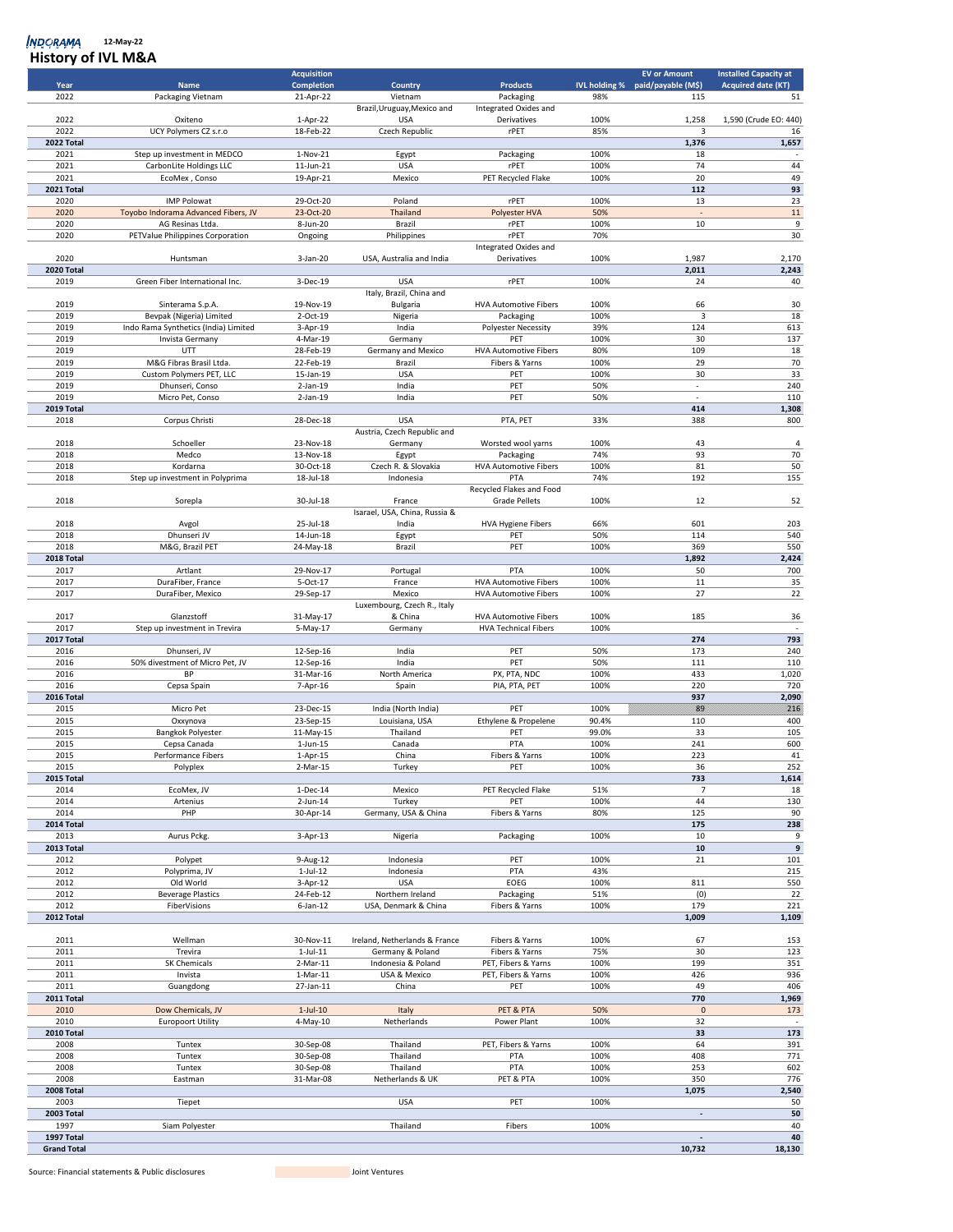## **Effective Capacity**

#### **Combined PET** (MMt)



*Note : In 2018 recycling volume include hybrid volume of recycling and virgin. Since 2019 recycling include only capacity to produce flake.*



*Note1 : Consider Oxiteno capacity for 9M in 2022.* 

*Note2 : Effective capacity excluded Ethylene by 0.2MMt in 2020 and 2021 and 0.7MMt in 2022 Note3 : Effective capacity excluded Crude EO by 1.1MMt in 2020 and 2021 and 1.4MMt in 2022*



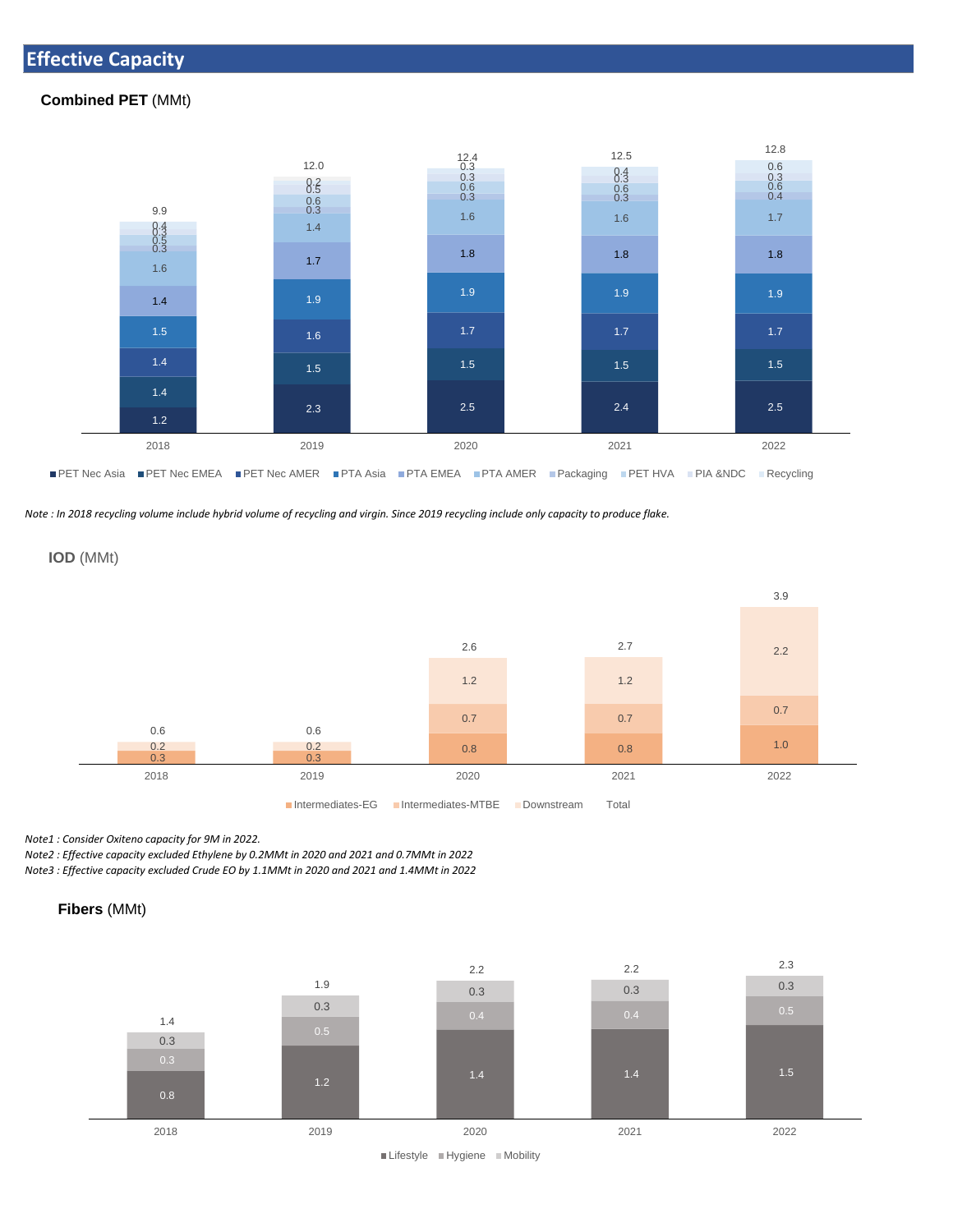## *MDQRAMA* 12-May-22

## **IVL Debt Details**

|                                                |              |           |      | Repayments of Total Long Term Loans (Next twelve months) |            |                                     |                                                          |           |              |              |  |  |  |
|------------------------------------------------|--------------|-----------|------|----------------------------------------------------------|------------|-------------------------------------|----------------------------------------------------------|-----------|--------------|--------------|--|--|--|
| Amt in Thai Baht (THB)                         |              | 1Q22      |      | 2022/2023                                                | 2023/2024  | 2024/2025                           | 2025/2026                                                | 2026/2027 | 2027 Onwards | <b>Total</b> |  |  |  |
| Long Term Loans (Projects)                     | M THB        | 123,077   | 53%  | 17,272                                                   | 35,160     | 43.079                              | 4,491                                                    | 4,983     | 18,091       | 123,077      |  |  |  |
| <b>Debentures</b>                              | M THB        | 76,485    | 33%  | 7,780                                                    | 6,688      | 13,949                              | 12,689                                                   | 3,194     | 32,184       | 76,485       |  |  |  |
| <b>Total Long Term Loans</b>                   | <b>M THB</b> | 199,562   | 86%  | 25,052                                                   | 41,849     | 57,028                              | 17,181                                                   | 8,177     | 50,275       | 199,562      |  |  |  |
| <b>Fixed Portion</b>                           | %            | 62%       |      | 13%                                                      | 21%        | 29%                                 | 9%                                                       | 4%        | 25%          | 100%         |  |  |  |
| <b>Short Term Loans</b>                        | M THB        | 33,412    | 14%  |                                                          |            |                                     |                                                          |           |              |              |  |  |  |
| <b>Total Debt</b>                              | <b>M THB</b> | 232,974   | 100% |                                                          |            |                                     |                                                          |           |              |              |  |  |  |
| Cash & Cash under management                   | M THB        | (83, 348) |      |                                                          |            | Currencywise Break up of Total Debt |                                                          |           |              |              |  |  |  |
| <b>Net Debt</b>                                | M THB        | 196,393   |      | 138,571                                                  | 41,305     | 45,376                              | 7,722                                                    | 232,974   |              |              |  |  |  |
| Capex on Projects which are not operational ye | M THB        | (36, 681) |      | US\$                                                     | <b>EUR</b> | <b>THB</b>                          | Others                                                   | Total     |              |              |  |  |  |
| Integrated PET (PET + PTA + Recycling + PX)    | M THB        | (23, 845) |      | 59%                                                      | 18%        | 19%                                 | 3%                                                       | 100%      |              |              |  |  |  |
| M THB<br>Integrated Oxides and Derivatives     |              | (5, 772)  |      |                                                          |            |                                     |                                                          |           |              |              |  |  |  |
| Specialty Chemicals (Specialty PET, PIA, NDC)  | M THB        | (331)     |      |                                                          |            |                                     |                                                          |           |              |              |  |  |  |
| PACKAGING                                      | M THB        | (402)     |      |                                                          |            |                                     |                                                          |           |              |              |  |  |  |
| <b>FIBERS</b>                                  | M THB        | (2, 238)  |      |                                                          |            |                                     |                                                          |           |              |              |  |  |  |
| Holdings                                       | M THB        | (4,094)   |      |                                                          |            |                                     |                                                          |           |              |              |  |  |  |
| <b>Net Operating Debt</b>                      | M THB        | 159,712   |      |                                                          |            |                                     |                                                          |           |              |              |  |  |  |
| <b>Closing Exchange Rate</b>                   | USD/THB      | 33.30     |      |                                                          |            |                                     |                                                          |           |              |              |  |  |  |
|                                                |              |           |      |                                                          |            |                                     | Repayments of Total Long Term Loans (Next twelve months) |           |              |              |  |  |  |
| Financials in USD (US\$)                       |              | 1Q22      |      | 2022/2023                                                | 2023/2024  | 2024/2025                           | 2025/2026                                                | 2026/2027 | 2027 Onwards | <b>Total</b> |  |  |  |
| Long Term Loans (Projects)                     | M\$          | 3,696     | 53%  | 519                                                      | 1,056      | 1,294                               | 135                                                      | 150       | 543          | 3,696        |  |  |  |
| Debentures                                     | M\$          | 2,297     | 33%  | 234                                                      | 201        | 419                                 | 381                                                      | 96        | 967          | 2,297        |  |  |  |
| <b>Total Long Term Loans</b>                   | M\$          | 5,993     | 86%  | 752                                                      | 1,257      | 1,713                               | 516                                                      | 246       | 1,510        | 5,993        |  |  |  |
| <b>Fixed Portion</b>                           | %            | 62%       |      | 13%                                                      | 21%        | 29%                                 | 9%                                                       | 4%        | 25%          | 100%         |  |  |  |
| <b>Short Term Loans</b>                        | M\$          | 1,003     | 14%  |                                                          |            |                                     |                                                          |           |              |              |  |  |  |

| SHOLL FELLIF LOGHS                             | <b>IVI</b> | L,UU3    | 1470 |                                     |            |            |        |       |  |  |
|------------------------------------------------|------------|----------|------|-------------------------------------|------------|------------|--------|-------|--|--|
| <b>Total Debt</b>                              | M\$        | 6,997    | 100% |                                     |            |            |        |       |  |  |
| Cash & Cash under management                   | M\$        | (1,099)  |      | Currencywise Break up of Total Debt |            |            |        |       |  |  |
| <b>Net Debt</b>                                | M\$        | 5,898    |      | 4,162                               | 1,240      | 1,363      | 232    | 6,997 |  |  |
| Capex on Projects which are not operational ye | M\$        | (1, 102) |      | US\$                                | <b>EUR</b> | <b>THB</b> | Others | Total |  |  |
| Integrated PET (PET + PTA + Recycling + PX)    | M\$        | (716)    |      | 59%                                 | 18%        | 19%        | 3%     | 100%  |  |  |
| Integrated Oxides and Derivatives              | M\$        | (173)    |      |                                     |            |            |        |       |  |  |
| Specialty Chemicals (Specialty PET, PIA, NDC)  | M\$        | (10)     |      |                                     |            |            |        |       |  |  |
| PACKAGING                                      | M\$        | (12)     |      |                                     |            |            |        |       |  |  |
| <b>FIBERS</b>                                  | M\$        | (67)     |      |                                     |            |            |        |       |  |  |
| Holdings                                       | M\$        | (123)    |      |                                     |            |            |        |       |  |  |
| <b>Net Operating Debt</b>                      | M\$        | 4,797    |      |                                     |            |            |        |       |  |  |

| Glossary of commonly used terms |     |                                                                                                                                                                                                                                                                                                                                      |
|---------------------------------|-----|--------------------------------------------------------------------------------------------------------------------------------------------------------------------------------------------------------------------------------------------------------------------------------------------------------------------------------------|
| Core                            | $=$ | Core financials are calculated as reported financials adjusted with net extraordinary expenses/(income) and inventory<br>losses/(gains).                                                                                                                                                                                             |
| <b>CPET</b>                     | $=$ | Combined PET, which is defined as below:<br>a) Integrated PET: Full PET value chain, includes<br>PX (Paraxylene)<br>PTA (Purified terephthalic acid)                                                                                                                                                                                 |
|                                 |     | PET (Polyethylene terephthalate)<br>Recycling                                                                                                                                                                                                                                                                                        |
|                                 |     | b) Specialty Chemicals: Specialty PET-related chemicals (for medical, premium bottles, films and sheets), includes<br>PIA (Purified Isophthalic Acid, for PET production, unsaturated polyester resins and coatings)<br>NDC (Naphthalene Dicarboxylate, for optical displays and industrial/mobility uses)                           |
| <b>IOD</b>                      | $=$ | c) Packaging: PET preforms and packaging (e.g. bottles) for beverage and food end uses<br>Integrated Oxides and Derivatives, includes<br>a) Integrated Downstream, which comprises of surfactants, Propylene Oxide (PO)/Propylene Glycol (PG), EOA/Linear Alkyl<br>Benzene (LAB), Purified Ethylene Oxide (PEO), Ethylene and others |
| Fibers                          | $=$ | b) Integrated Intermediates, which comprises of EG, MTBE and Ethylene<br>Includes Polyester, Rayon, Nylon, Polypropylene, composites and worsted wool fibers, for 3 end-use segments:<br>a) Hygiene (diapers, feminine care)<br>b) Mobility (automotive parts e.g. airbags, tires, seatbelts)<br>c) Lifestyle (apparel, active wear) |